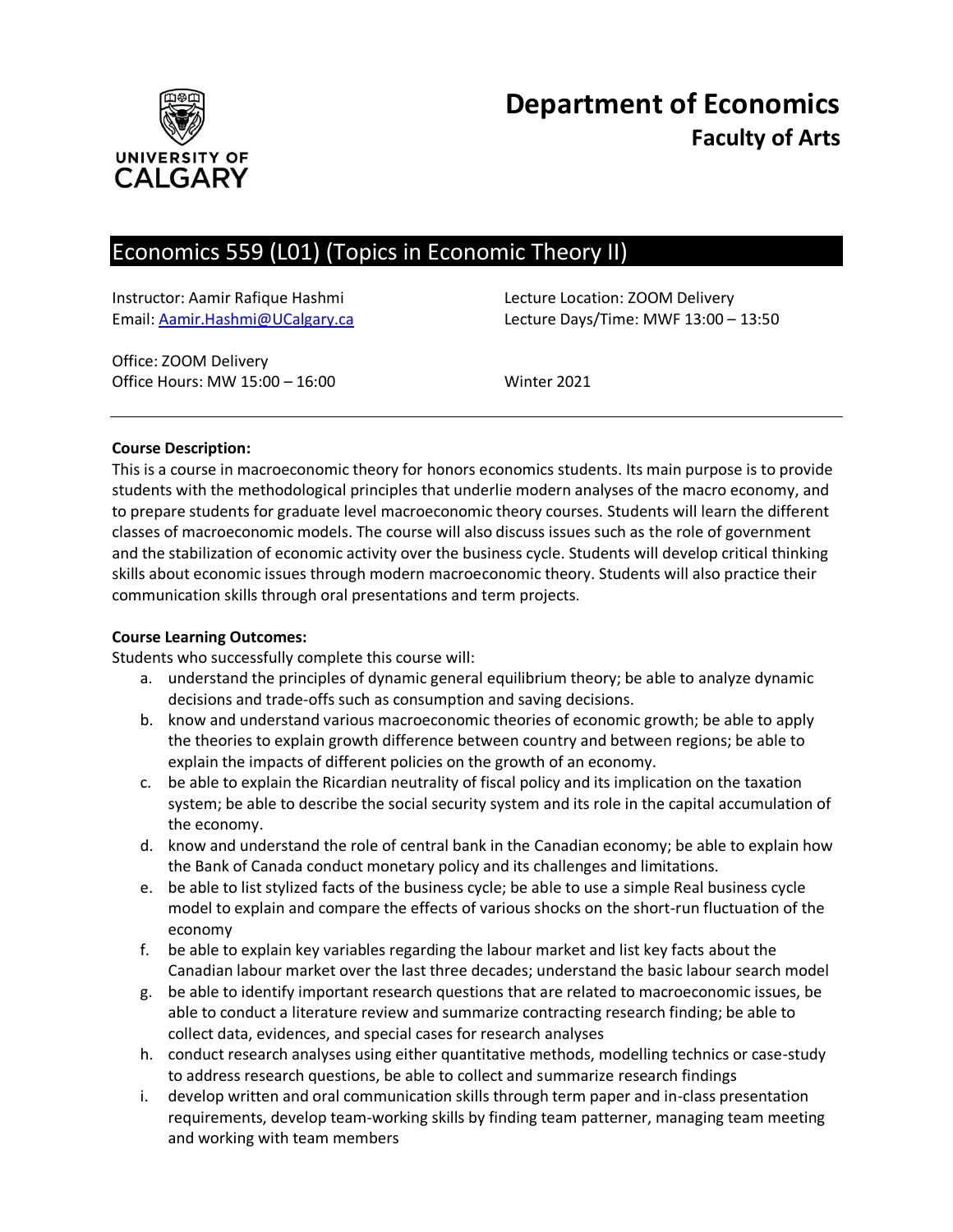#### **Course Outline:**

- 1. A quick review of Solow model and Ramsey-Cass-Koopman's model (chapters 1 and 2)
- 2. The Overlapping-Generations model (chapter 2)
- 3. Endogenous-Growth models (chapter 3)
- 4. Real-Business-Cycle theory (chapter 5)
- 5. Nominal Rigidity (chapter 6)
- 6. Dynamic Stochastic General Equilibrium models of fluctuations (chapter 7)

# **Prerequisites/corequisites:**

ECON 357, ECON 359, ECON 389 and ECON 395

# **Required Textbook(s):**

Romer, David. 2019. Advanced Macroeconomics, 5<sup>th</sup> edition. New York: McGraw-Hill Education.

# **Additional Required Readings:**

These readings will be provided by the instructor on D2L.

# **Online Delivery:**

This course will be delivered online. Students are expected to be able to participate online in accordance with this Course Outline. Lectures, assignments, office hours, exams, readings and other course material, etc. all require online access and this access is the responsibility of the student.

In order to remotely participate in online courses, students will need to have: computer with a current and updated operating system (macOS or Windows will work with all university-supported online learning technologies), a current and updated web browser installed – the latest versions of Firefox, Safari, Chrome or Edge will help to avoid compatibility issues, secure and reliable internet, microphone / headphones, webcam (optional), scanner (or camera to scan your work).

# **Desire2Learn:**

This course will make use of the Desire2Learn (D2L) platform. Students who are registered in the course can log on at [http://d2l.ucalgary.ca](http://d2l.ucalgary.ca/) through their student centre. Please note that D2L features a class e-mail list that may be used to distribute course-related information. These e-mails go to your University of Calgary e-mail addresses only.

#### **Lectures:**

Lectures will be delivered online at the Registrar scheduled times and delivered using ZOOM. The lectures will be recorded and subsequently posted to D2L.

#### **Grade Determination and Final Examination Details:**

|    | 1. Assignments: | 10%  |
|----|-----------------|------|
|    | 2. Readings:    | 10%  |
|    | 3. Project:     | 15%  |
| 4. | Midterm 1:      | 15%  |
|    | 5. Midterm 2:   | 15%  |
| 6. | Final:          | 35%  |
|    | Total:          | 100% |

The official grading system will be used. See [http://www.ucalgary.ca/pubs/calendar/current/f-1-1.html.](http://www.ucalgary.ca/pubs/calendar/current/f-1-1.html)

A passing grade on any component of the course is not required for a student to pass the course.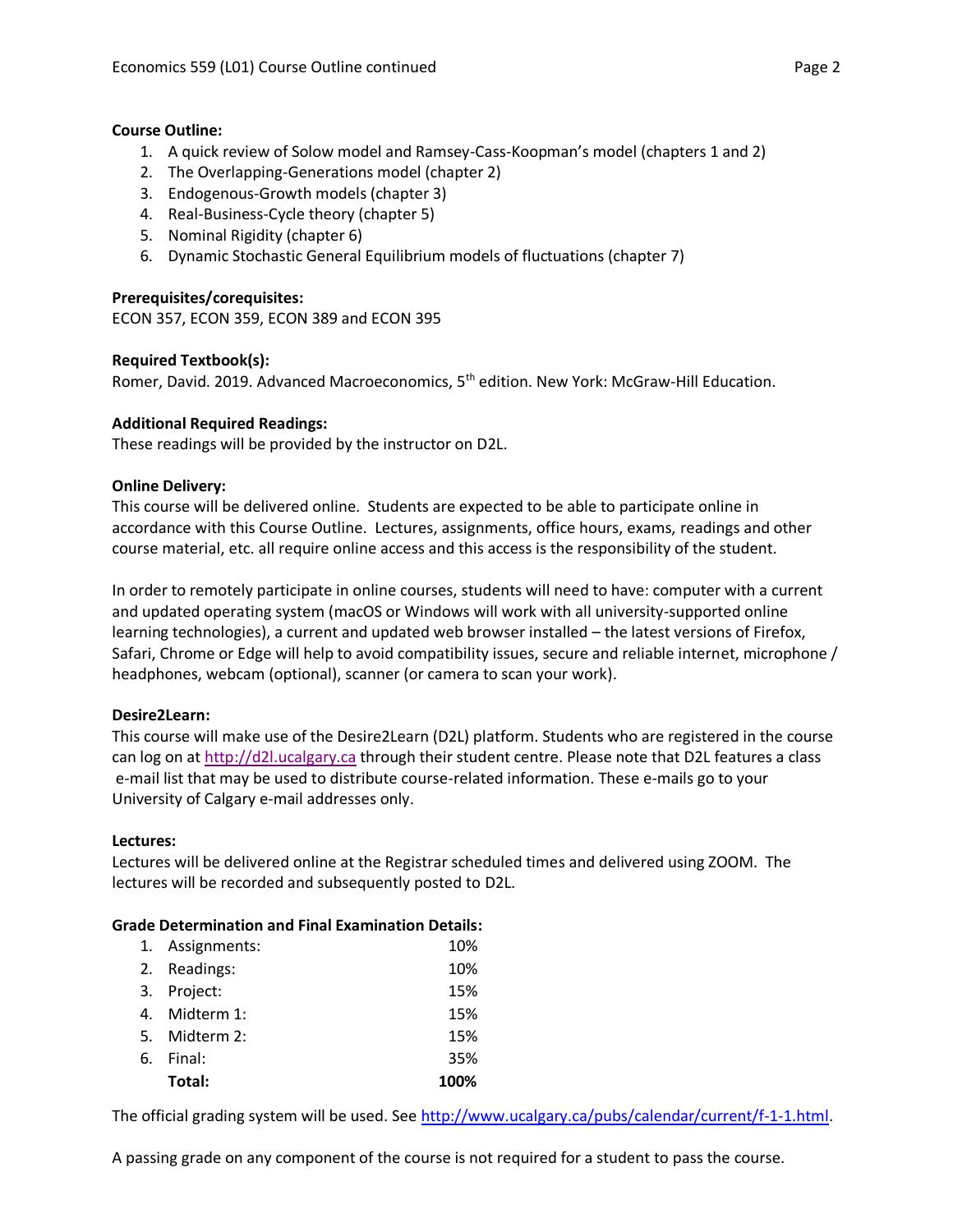If a student's letter grade on the final exam exceeds their midterm(s) letter grade, the weight of the midterm(s) may be transferred to the final exam at the discretion of the instructor. The student must have written the midterm(s) or provided supporting documentation for the absence(s) such as a medical note or statutory declaration.

As per the Writing Across the Curriculum Statement in the Calendar, writing and grading thereof will be a factor in the evaluation of student work. [See https://www.ucalgary.ca/pubs/calendar/current/e-](https://www.ucalgary.ca/pubs/calendar/current/e-2.html)[2.html.](https://www.ucalgary.ca/pubs/calendar/current/e-2.html)

Course material dealing with an assignment will typically be covered in class at least three days before the assignment is due; thus, assignments can be completed at any time up to and including the due date. Given these factors, only situations where someone can document illness or domestic affliction for an extended period (i.e., the entire three days prior to the due date) would possibly warrant shifting the assignment weight to the final exam. Furthermore, technical problems can be expected to occur with computer systems (and internet availability) so it may be a good idea to not wait until the last minute to submit your assignment.

The midterm exam(s) is take-home exam(s) designed and intended to be completed in 50 minutes. The exam(s) will be CLOSED book. The exam(s) will be available on D2L. Student will download the exam from D2L, complete the exam, scan it, and submit using Dropbox in D2L. Student will have 50% time extension to complete the exam, at a time of your choosing, within a 24-hour period determined by the instructor. The 24-hour availability periods for the two midterm-exams will be the following:

| Midterm 1: | <b>Start: 1:00 PM, 12-Feb-2021 (Friday)</b> |
|------------|---------------------------------------------|
|            | End: 1:00 PM, 13-Feb-2021 (Saturday)        |

Midterm 2: **Start:** 1:00 PM, 19-Mar-2021 (Friday) **End:** 1:00 PM, 20-Mar-2021 (Saturday)

The final examination will be take-home, comprehensive, and scheduled by the Registrar. Students will download the exam from D2L, complete the exam, scan it, and submit using Dropbox in D2L. Student will have 50% more time to complete the exam, at a time of their choosing, within the 24-hour period that begins 24 hours before the end date of the Registrar's scheduled final exam for this course. The exam is designed and intended to be completed in two hours. The exam will be CLOSED book.

All other course components will also be accessed, submitted, and returned through D2L.

If a student cannot write their final exam on the date assigned by the Registrar's Office, they need to apply for a deferred exam [https://www.ucalgary.ca/pubs/calendar/current/g-6.html.](https://www.ucalgary.ca/pubs/calendar/current/g-6.html) Under no circumstance will this be accommodated by the Department.

Tests and exams WILL NOT involve multiple choice questions and / or fill-in-blank questions.

THERE WILL BE NO MAKEUP OR DEFERRED QUIZZES/TESTS/EXAMS under any circumstances, nor may the quizzes/tests/exams be written early. Students unable to write the quizzes/tests/exams because of documented illness, family emergency, religious observance, or university-sanctioned event will have the weight shifted to the final examination; otherwise a grade of zero will be assigned.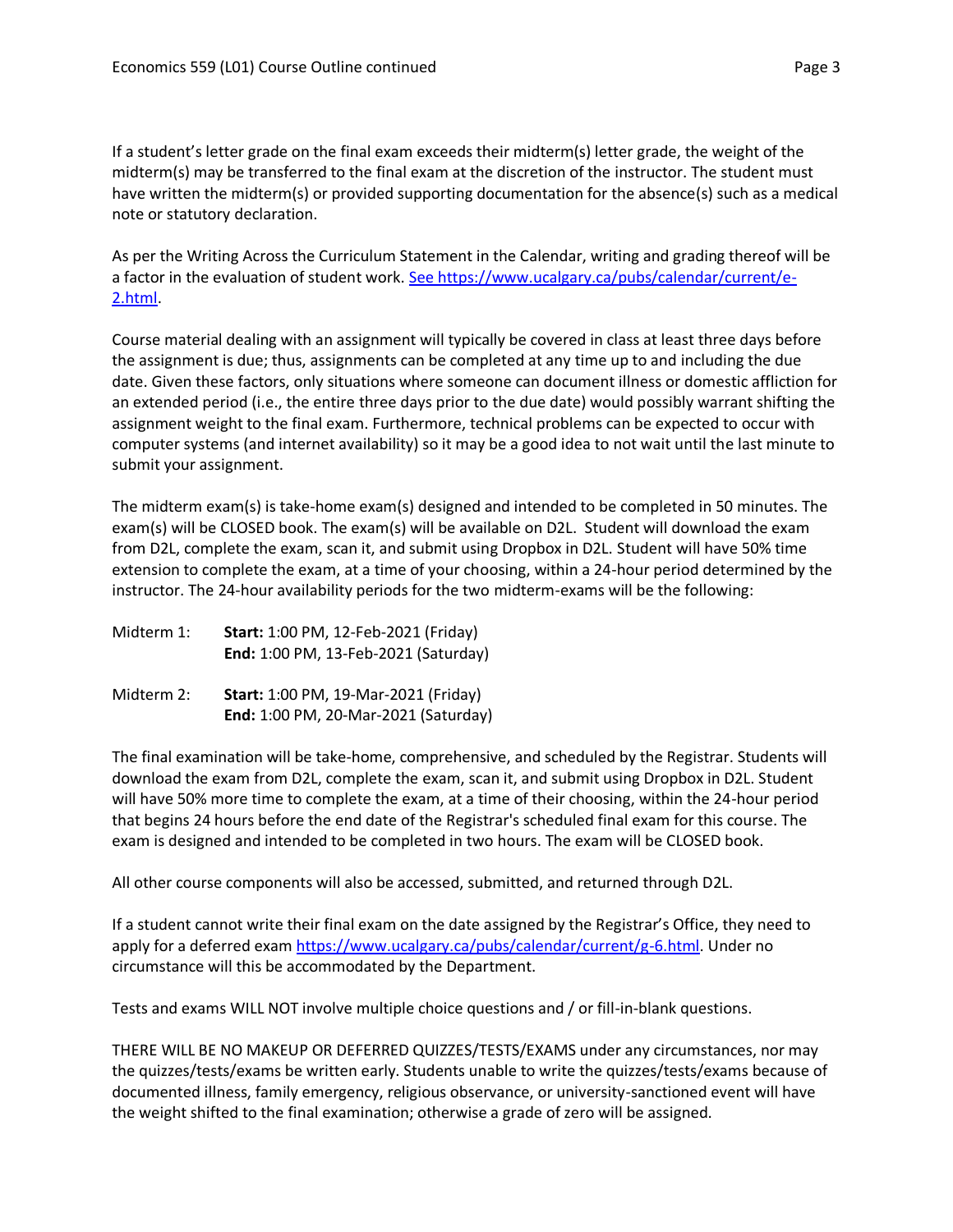#### **Reappraisal of Grades and Intellectual Honesty:**

*For Reappraisal of Graded Term Work, see Calendar I.2* <http://www.ucalgary.ca/pubs/calendar/current/i-2.html>

*For Reappraisal of Final Grade, see Calendar I.3* <http://www.ucalgary.ca/pubs/calendar/current/i-3.html>

#### **ACADEMIC MISCONDUCT**

Academic Misconduct refers to student behavior that compromises proper assessment of students' academic activities and includes: cheating; fabrication; falsification; plagiarism; unauthorized assistance; failure to comply with an instructor's expectations regarding conduct required of students completing academic assessments in their courses; and failure to comply with exam regulations applied by the Registrar.

Student committing academic misconduct during the final exam will not receive a passing grade on the course.

For information on the Student Academic Misconduct Policy and Procedure please visit:

<https://ucalgary.ca/policies/files/policies/student-academic-misconduct-policy.pdf>

<https://ucalgary.ca/policies/files/policies/student-academic-misconduct-procedure.pdf>

Additional information is available on the Academic Integrity Website at [https://ucalgary.ca/student](https://ucalgary.ca/student-services/student-success/learning/academic-integrity)[services/student-success/learning/academic-integrity.](https://ucalgary.ca/student-services/student-success/learning/academic-integrity)

# **Academic Accommodations:**

Students seeking an accommodation based on disability or medical concerns should contact Student Accessibility Services. SAS will process the request and issue letters of accommodation to instructors. Students who require an accommodation in relation to their coursework based on a protected ground other than disability should communicate this need in writing to their Instructor. The full policy on Student Accommodations is available at [http://www.ucalgary.ca/policies/files/policies/student](http://www.ucalgary.ca/policies/files/policies/student-accommodation-policy.pdf)[accommodation-policy.pdf.](http://www.ucalgary.ca/policies/files/policies/student-accommodation-policy.pdf)

# **Freedom of Information and Protection of Privacy (FOIP) Act:**

Personal information is collected in accordance with FOIP. Assignments can only be returned to the student and will be accessible only to authorized faculty and staff. For more information, see <http://www.ucalgary.ca/legalservices/files/legalservices/faq-students.pdf> and [http://www.ucalgary.ca/legalservices/files/legalservices/faq-faculty\\_0.pdf.](http://www.ucalgary.ca/legalservices/files/legalservices/faq-faculty_0.pdf)

#### **Copyright Legislation:**

See the University of Calgary policy on Acceptable Use of Material Protected by Copyright at [https://www.ucalgary.ca/policies/files/policies/acceptable-use-of-material-protected-by-copyright](https://www.ucalgary.ca/policies/files/policies/acceptable-use-of-material-protected-by-copyright-policy.pdf)[policy.pdf.](https://www.ucalgary.ca/policies/files/policies/acceptable-use-of-material-protected-by-copyright-policy.pdf) Students who use material protected by copyright in violation of this policy may be disciplined under the Non-Academic Misconduct Policy.

Course materials created by instructors (including presentations and posted notes, labs, case studies, assignments and exams) remain the intellectual property of the instructor. These materials may NOT be reproduced, redistributed or copied without the explicit consent of the instructor. The posting of course materials to third party websites such as note-sharing sites without permission is prohibited. Sharing of extracts of these course materials with other students enrolled in the course at the same time may be allowed under fair dealing.